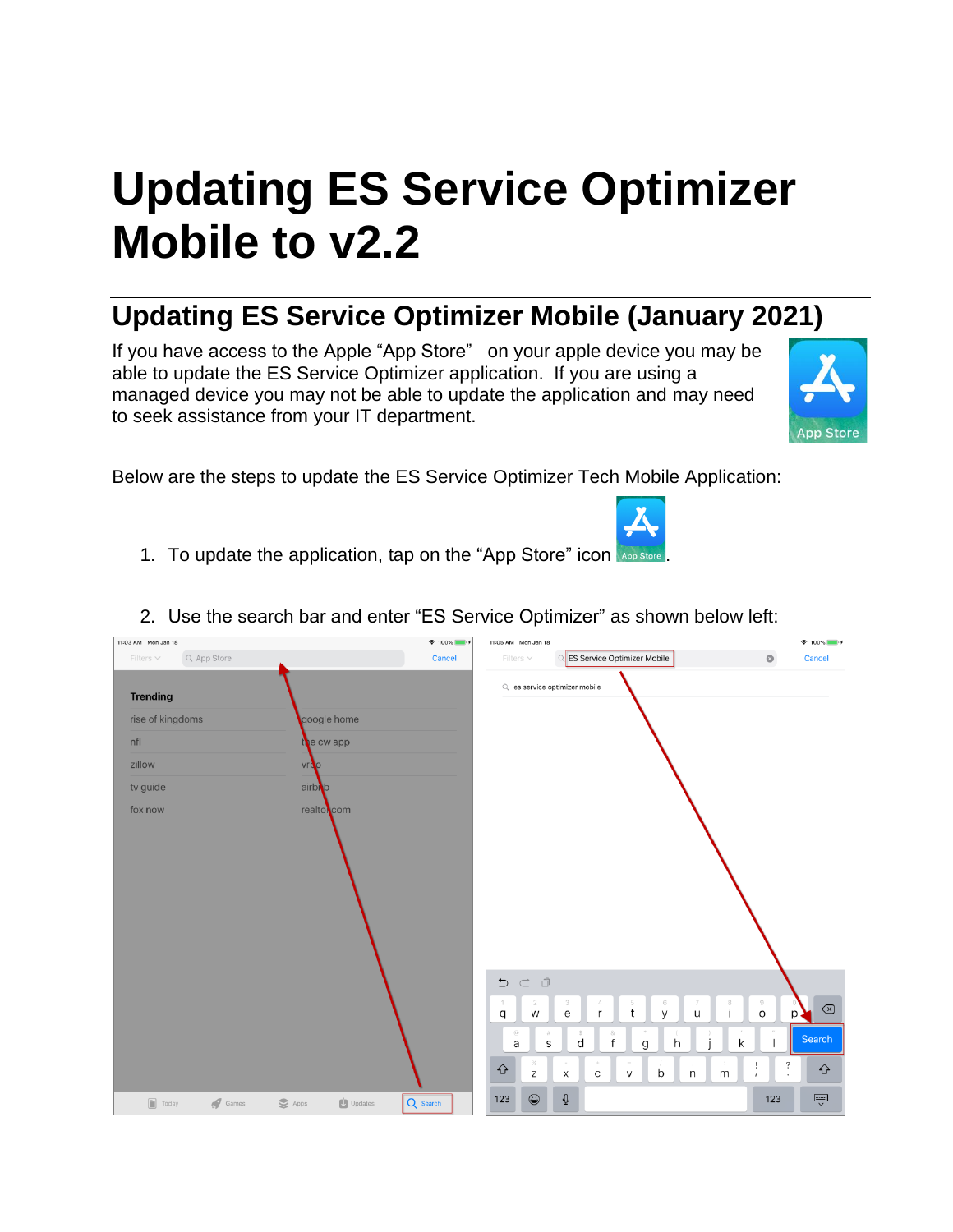3. Enter "ES Service Optimizer Mobile" in the search bar at tap the Search button (above right), the screen below will be shown:



- 4. Tape the "Update" button to update the application. The Update button will change and eventually show "OPEN" as shown below:
- 5. Tap "OPEN" to open the application.